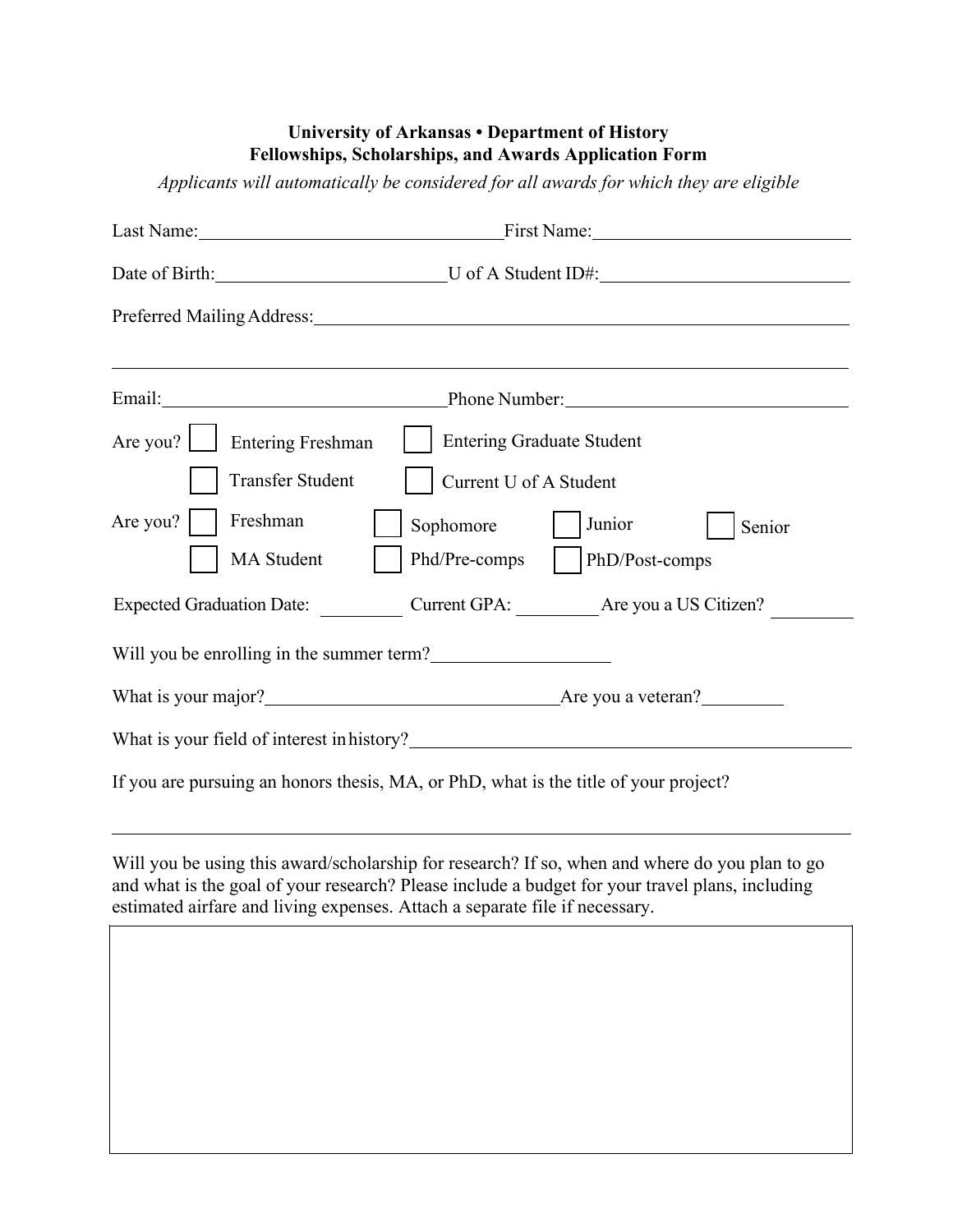Will you be using this award/scholarship for tuition at the U of A or a study abroad program? If so, provide a brief statement of financial need and the name of the study abroad program (if applicable):

Please list any other University of Arkansas support you are receiving (e.g. Honors College Scholarship/Fellowship, Sturgis/Bodenhamer Fellowship, Chancellor's Scholarship, etc.):

List in chronological order other educational institutions, colleges, and high schools you have attended. Please include: institution name & location, date of attendance, college hours earned, and date of graduation or period attended: